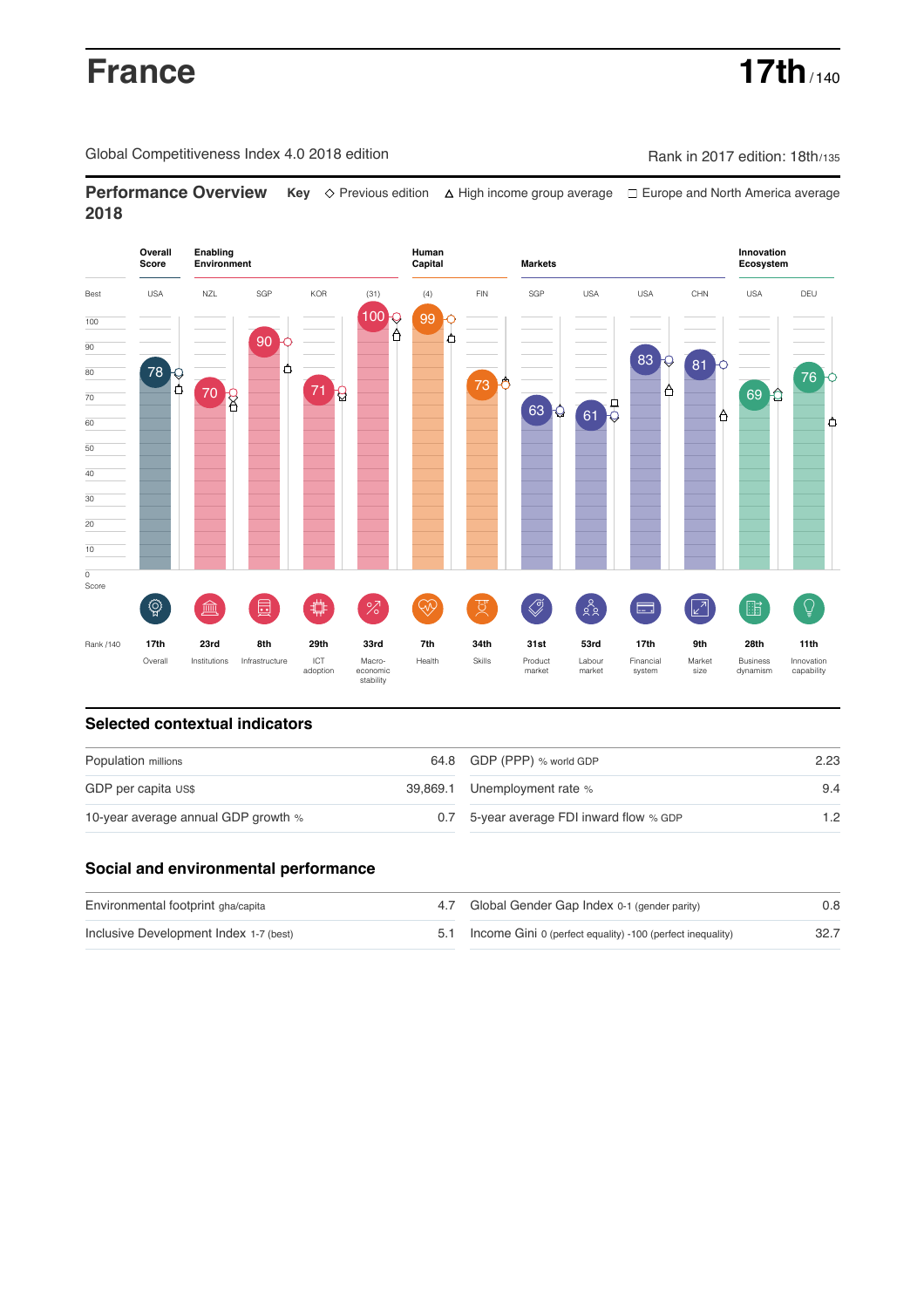# **France 17th**/140

| <b>Index Component</b>                                                   | Value          | Score *                  | Rank/140       | <b>Best Performer</b>       |
|--------------------------------------------------------------------------|----------------|--------------------------|----------------|-----------------------------|
| 皿<br>Pillar 1: Institutions 0-100 (best)                                 |                | 69.5 $\uparrow$          | 23             | <b>New Zealand</b>          |
| 1.01 Organized crime 1-7 (best)                                          | 5.3            | 71.6 ↑                   | 41             | Finland                     |
| 1.02 Homicide rate /100,000 pop.                                         | 1.4            | $97.1$ 1                 | 43             | Multiple (9)                |
| 1.03 Terrorism incidence 0 (very high) -100 (no incidence)               | 92.5           | $92.5$ ↑                 | 120            | Multiple (24)               |
| 1.04 Reliability of police services 1-7 (best)                           | 5.7            | $77.5 \; \downarrow$     | 27             | Finland                     |
| 1.05 Social capital 0-100 (high)                                         | 54.4           | 54.4 $\uparrow$          | 42             | Australia                   |
| 1.06 Budget transparency 0-100 (best)                                    | 69.2           | $69.2 =$                 | 36             | Multiple (2)                |
| 1.07 Judicial independence 1-7 (best)                                    | 5.3            | 70.9 ↓                   | 28             | Finland                     |
| 1.08 Efficiency of legal framework in challenging regulations 1-7 (best) | 4.0            | 50.4 $\sqrt{ }$          | 36             | Finland                     |
| 1.09 Freedom of the press 0-100 (worst)                                  | 21.9           | 78.1 ↑                   | 30             | Norway                      |
| 1.10 Burden of government regulation 1-7 (best)                          | 2.9            | 31.8 $\uparrow$          | 107            | Singapore                   |
| 1.11 Efficiency of legal framework in settling disputes 1-7 (best)       | 4.5            | 58.9 $\sqrt{ }$          | 31             | Singapore                   |
| 1.12 E-Participation Index 0-1 (best)                                    | 0.97           | $96.6$ ↑                 | 13             | Multiple (3)                |
| 1.13 Future orientation of government 1-7 (best)                         | 4.1            | $51.1$ 1                 | 47             | Singapore                   |
| 1.14 Incidence of corruption 0-100 (best)                                | 70.0           | 70.0 ↑                   | 23             | New Zealand                 |
| 1.15 Property rights 1-7 (best)                                          | 5.6            | 77.2 ↑                   | 21             | Finland                     |
| 1.16 Intellectual property protection 1-7 (best)                         | 5.9            | 81.6 $\uparrow$          | 10             | Finland                     |
| 1.17 Quality of land administration 0-30 (best)                          | 24.0           | 80.0 $\sqrt{ }$          | 25             | Singapore                   |
| 1.18 Strength of auditing and reporting standards 1-7 (best)             | 5.7            | 79.0 ↑                   | 19             | Finland                     |
| 1.19 Conflict of interest regulation 0-10 (best)                         | 5.7            | $57.0 =$                 | 65             | Multiple (2)                |
| 1.20 Shareholder governance 0-10 (best)                                  | 7.7            | 77.0 ↑                   | 10             | Kazakhstan                  |
|                                                                          |                | 90.1 $\sqrt{ }$          | 8              |                             |
| 圓<br>Pillar 2: Infrastructure 0-100 (best)                               |                |                          |                | Singapore                   |
| 2.01 Road connectivity index 0-100 (best)                                | 93.4           | $93.4 =$                 | 9              | <b>United States</b>        |
| 2.02 Quality of roads 1-7 (best)                                         | 6.0            | 82.7 $\sqrt{ }$          | $\overline{7}$ | Singapore                   |
| 2.03 Railroad density km of roads/square km                              | 54.7           | $100.0 =$                | 15             | Multiple (20)               |
| 2.04 Efficiency of train services 1-7 (best)                             | 5.1            | 68.9 $\sqrt{ }$          | 14             | Switzerland                 |
| 2.05 Airport connectivity score                                          | 580,887.7      | 95.8 $\sqrt{ }$          | 13             | Multiple (8)                |
| 2.06 Efficiency of air transport services 1-7 (best)                     | 5.5            | 75.0 ↓                   | 22             | Singapore                   |
| 2.07 Liner Shipping Connectivity Index 0-157.1 (best)                    | 72.2           | 72.2 ↑                   | 13             | Multiple (4)                |
| 2.08 Efficiency of seaport services 1-7 (best)                           | 5.0            | 66.3 ↓                   | 25             | Singapore                   |
| 2.09 Electrification rate % pop.                                         | 100.0          | $100.0 =$                | $\mathbf{1}$   | Multiple (66)               |
| 2.10 Electric power transmission and distribution losses % output        | 7.1            | 96.7 $\uparrow$          | 43             | Multiple (9)                |
| 2.11 Exposure to unsafe drinking water % pop.                            | 0.7            | $100.0 =$                | 15             | Multiple (23)               |
| 2.12 Reliability of water supply 1-7 (best)                              | 6.8            | $97.2$ ↑                 | $\overline{7}$ | Switzerland                 |
| ₽<br>Pillar 3: ICT adoption 0-100 (best)                                 |                | $71.1 \text{ } \Upsilon$ | 29             | Korea, Rep.                 |
| 3.01 Mobile-cellular telephone subscriptions /100 pop.                   | 106.2          | 88.5 个                   | 91             | Multiple (68)               |
| 3.02 Mobile-broadband subscriptions /100 pop.                            | 87.5           | n/a                      | 42             | <b>United Arab Emirates</b> |
| 3.03 Fixed-broadband Internet subscriptions /100 pop.                    | 43.8           | 87.5 ↑                   | $\overline{2}$ | Switzerland                 |
| 3.04 Fibre Internet subscriptions /100 pop.                              | 3.4            | n/a                      | 42             | Korea, Rep.                 |
| 3.05 Internet users % pop.                                               | 79.3           | 79.3 ↑                   | 32             | Iceland                     |
| <sup>%</sup> Pillar 4: Macroeconomic stability 0-100 (best)              | $\overline{a}$ | 99.9 个                   | 33             | Multiple (31)               |
| 4.01 Inflation annual % change                                           | 0.7            | 100.0 $\uparrow$         | 1              | Multiple (74)               |
| 4.02 Debt dynamics 0-100 (best)                                          | 99.8           | 99.8 $\sqrt{ }$          | 37             | Multiple (36)               |
| ųÿ<br>Pillar 5: Health 0-100 (best)                                      |                | 99.1 $\uparrow$          | 7              | Multiple (4)                |
| 5.01 Healthy life expectancy years                                       | 71.7           | $99.1$ 1                 | 6              | Multiple (4)                |
|                                                                          |                |                          |                |                             |
| 성<br>Pillar 6: Skills 0-100 (best)                                       |                | 72.6 ↑                   | 34             | <b>Finland</b>              |
| 6.01 Mean years of schooling Years                                       | 11.3           | $75.5 =$                 | 36             | Finland                     |
| 6.02 Extent of staff training 1-7 (best)                                 | 4.8            | 63.4 $\uparrow$          | 25             | Switzerland                 |
| 6.03 Quality of vocational training 1-7 (best)                           | 4.9            | 64.2 $\sqrt{ }$          | 23             | Switzerland                 |
| 6.04 Skillset of graduates 1-7 (best)                                    | 4.7            | 60.8 ↑                   | 35             | Switzerland                 |
| 6.05 Digital skills among population 1-7 (best)                          | 4.3            | 55.3 $\sqrt{ }$          | 63             | Sweden                      |
| 6.06 Ease of finding skilled employees 1-7 (best)                        | 4.8            | 63.3 $\sqrt{ }$          | 28             | <b>United States</b>        |
| 6.07 School life expectancy Years                                        | 16.4           | $91.2 =$                 | 24             | Multiple (9)                |
| 6.08 Critical thinking in teaching 1-7 (best)                            | 3.7            | 44.9 ↑                   | 48             | <b>United States</b>        |
| 6.09 Pupil-to-teacher ratio in primary education Ratio                   | 18.2           | $79.6 =$                 | 65             | Multiple (6)                |